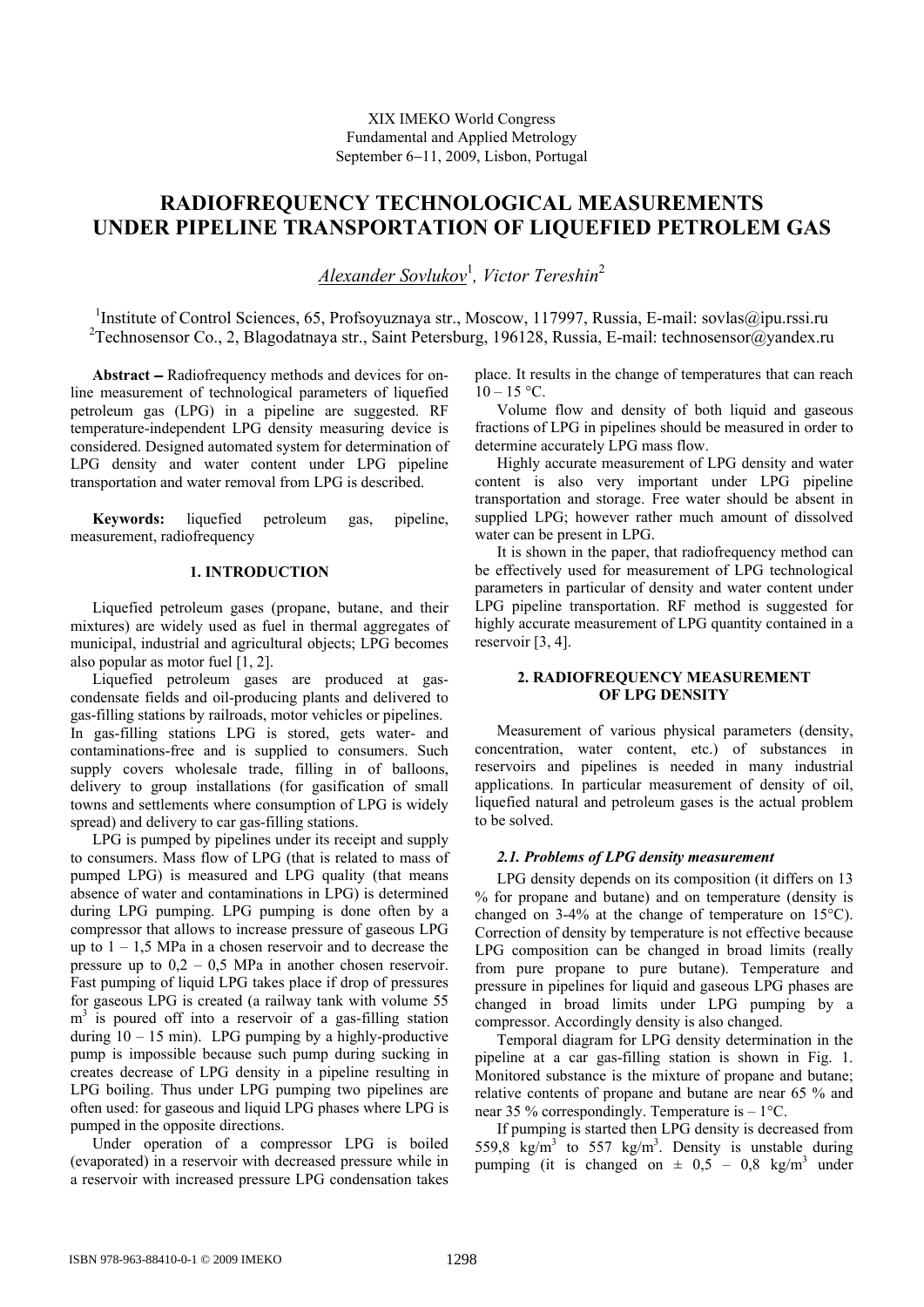pumping). Density can return to its previous value after pumping or can have a new value.

Value of density depends on both temperature (pipelines and reservoirs are heated in the day-time and density is decreased) and LPG composition. Propane is pumped basically as gaseous LPG under operation of a compressor; correspondingly composition of LPG in reservoirs is changed.



Fig. 1. Temporal diagram for LPG density.

LPG density decreased after starting of filling in of cars by LPG and data became unstable. Decrease of LPG density results from higher temperature and accordingly lower density of LPG coming from a reservoir as compared with the temperature and density of LPG in a pipeline. Nonstability of data results from presence of dissolved more light fractions (ethane and methane) in LPG having low values of concentration (up to assumed  $4\%$ ). These fractions can boil and condense under movement in a pipeline resulting in decrease of LPG density. Non-stability of data is decreased at long-term operations.

Application of RF coaxial sensors can be effective for LPG density measurement taking into account LPG specific features. Averaging and decrease of non-stability (noise) of received data are provided by the choice of large areas of conductors and of gaps between them. LPG density is calculated by the formula of Clausius-Mossotti [5].

Flowed-through density sensor is installed in an enlarged section of a pipeline at its knee or at the connection point of a hose for reception or delivery. Mounting of density sensor at the pipeline for LPG reception gives ability to measure LPG density and temperature directly during its reception and to determine composition of received LPG on-line.

There should be also hermetic coupling element in coaxial sensor reliably operable at high values of pressure taking into account LPG properties. Such coaxial sensor has small electric capacitance and significant electric capacitance of hermetic coupling element because of design features. These features as well as ways to provide highly accurate LPG density measurement are considered in the next subsection.

#### *2.2. Radiofrequency temperature-independent measurement of LPG density*

RF sensors that are sections of coaxial lines in particular, can be applied for density determination of various liquids [6, 7]. However measurement accuracy depends on temperature because such sensors contain components with temperature-dependent parameters. In first turn, hermetic coupling element is among such components: it has metal body with dielectric seal.

In particular, in coaxial sensor hermetic coupling element should contain dielectric seal and provide high degree of seal at long-term exploitation under high redundant pressure (such pressure is up to 1,6 MPa in pipelines and reservoirs with LPG). It is not possible to realize hermetic coupling element with needed low value of electric capacitance. Electric capacitance of hermetic coupling element is 12 pF if Teflon is applied as dielectric seal. Dielectric permittivity of such seal is changed at changes of temperature resulting in the change of capacitance of hermetic coupling element. If temperature is changed on  $\pm 10^{\circ}$ C then the seal capacitance is changed on  $\pm$  0,06 pF (that is  $\pm$  0,5%). In real conditions temperature can be changed within  $\pm 30^{\circ}$ C; in this case the capacitance is changed only on  $\pm 0.2$  pF that is  $\pm 1.5$  %.

Change of electric capacitance of the sensor under its filling in by LPG is 20 pF while change of the seal capacitance on  $\pm$  0,2 pF results in error of LPG density measurement  $\pm$  5 kg/m<sup>3</sup> that is near 1%. Correction of the error caused by temperature change of the capacitance of the hermetic coupling element should be done in order to provide error of LPG density measurement not more than  $\pm$  $1 \text{ kg/m}^3$ . It is enough to provide measurement of the temperature with error not more than  $\pm$  5°C; in this case uncompensated value of the capacitance change of hermetic coupling element is  $\pm$  0,03 pF. It results in the appropriate error of LPG density measurement not more than  $\pm 1$  kg/m<sup>3</sup>.

Therefore it is very important to provide independence of LPG density measurement results from temperature of environment (that is the temperature of the device). For solution of this problem temperature sensor (thermo resistor or other temperature-dependent element) is installed in metal body of the hermetic coupling element. The metal body has heat-protection cover. This sensor is connected with one of the two inputs of functional transducer.

Scheme of RF measuring device is shown in Fig. 2. Severe construction of the coaxial sensor is realized by the set of metal body 1, outer conductor 2, inner conductor 3, metal washer 4 welded to the end of the conductor 2, dielectric seal 5, fixed via the washer 4 at its one end and via movable metal washer 6 or female screw 7 at the other end. Screw joint 8 serves for connection of the sensor to a technological reservoir or pipeline. The screw 9 serves for fixation of the conductor 10 connecting the end of the inner conductor 3 and electronic unit 12. Outer conductor 2 of the coaxial line is also connected to the unit 12 via conductor 11. Through orifice 13 is present in the outer conductor 2 in order to provide access of a monitored substance (liquid, gas) into the space between conductors of the coaxial line. Temperature sensor 14 is located in the metal body 1 and measures its temperature. The sensor has the following dimensions: length 350 mm, diameters of the inner conductor and the outer conductor are 22 mm and 51 mm respectively. Frequency range of the sensor:  $6 - 16$  MHz.

In order to provide accurate measurement results corresponding to the temperature of the seal 5 namely, the metal body 1 has heat-protection cover 16. It gives ability to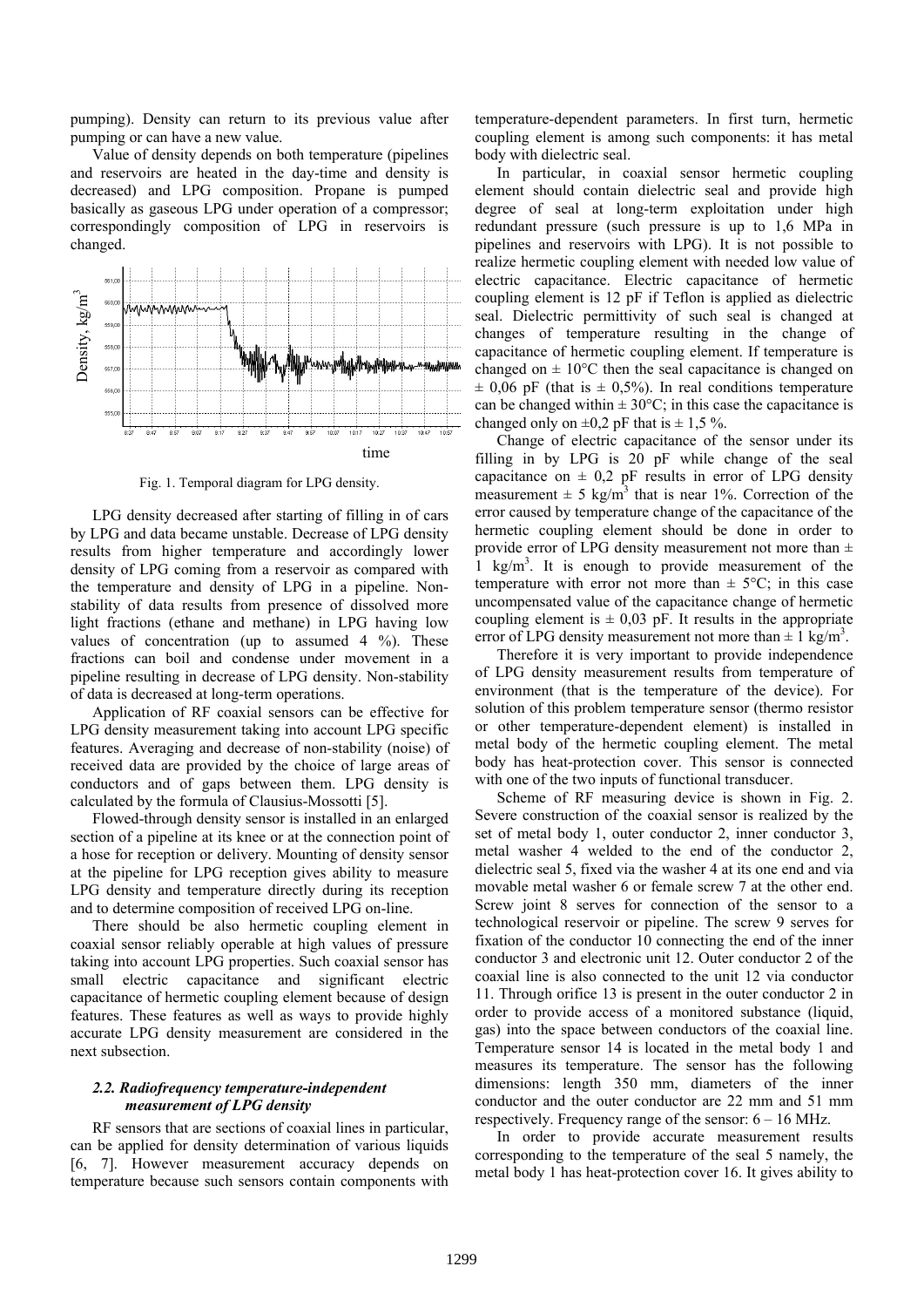have for the seal 5 and the body 1 the same temperature during operation of the measuring device.



Fig. 2. Scheme of RF measuring device with temperature sensor of hermetic coupling element.

– metal body; *2* and *3* – outer and inner conductors; *4* – metal washer; – dielectric seal; *5* – washer; *6* – metal washer; *7* – female screw; – screw joint; 9 – screw; *10* and *11* – conductors; *12* – electronic unit; – through orifice; *14* – temperature sensor; *15* – transducer; 16 – heat-protecting cover.

RF coaxial sensor is connected to the electronic unit 12. This unit contains RF oscillator and the unit for measurement of an informative parameter of the sensor. As such RF sensor can be: 1) section of coaxial transmission line being resonator; resonance frequency of electromagnetic oscillations can be as informative parameter; 2) coaxial capacitive sensor; its electrical capacitance can be as informative parameter. Output of the electronic unit 12 is connected to one of inputs of the functional transducer 15. The temperature sensor 14 is connected to its second input. Joint processing of these input signals provides density measurement being independent on environmental temperature influencing on temperature of the hermetic coupling element.

Empirical and calculated data can be used in order to found this functional processing. These data characterize temperature dependence of dielectric permittivity for various dielectric materials used in coaxial cables. So, temperature changes of dielectric permittivity *ε* of fluorine polymers used as dielectrics can be  $4 \div 6 \%$  in the environment temperature *Т* range. In the real range of temperatures the dependence  $\varepsilon(T)$  may be expressed so [8]:

$$
\mathcal{E}(T) = \frac{(\mathcal{E}_{293} + 2)k(t) + \mathcal{E}_{293}}{(\mathcal{E}_{293} + 2)k(T) + 1}
$$
 (1)

Here *ε*<sub>293</sub> is dielectric permittivity at 293<sup>o</sup>K (that is 20<sup>o</sup>C); *k* is coefficient of linear thermal expansion or compression relative to normal conditions, having negative values at temperatures lower 293ºК and positive values at temperatures higher 293ºК. It follows that for fluorine polymers (Teflon et al.) the dependence  $ε(T)$  is monotonic ( $ε$ is decreased under the increase of *Т*). So, for Teflon-4MB the mean calculated value  $\varepsilon \approx 2.09$  at 0°C is changed from 2,11 up to 2,07 (that is  $\pm$  1%) under temperature change

from – 30°C up to + 30°C. Knowing the dependence  $\varepsilon(T)$ for a dielectric material, applied as dielectric seal 6 of coaxial line, it can used as one of two equations for joint processing of signals from the units 12 and 14 in the functional transducer 15 in order to do measurement results temperature-independent. Output signal of the unit 15 can be as the output signal of the measuring device or/and can be used for controlling the technological process.

Presence of temperature-dependent electrical capacitance *С*h(*Т*) of hermetic coupling element influences on informative parameter of the RF sensor. In particular for a capacitive sensor with equivalent capacitance  $C_{eq}$  depending on physical properties, total electrical capacitance *C* is expressed so:

$$
C = C_{\text{eq}} + C_{\text{h}}(T) \tag{2}
$$

The dependence  $C_h(T)$  is received by calculations or experimentally for a sensor. Thermo resistor or other temperature-dependent element with known output characteristics may serve as temperature sensor 14. Such a sensor may be installed in a metal body 1 (Fig. 2); heatprotecting cover 16 is needed over metal body 1 in order to equalize temperature in it and in a dielectric seal 5.



Fig. 3. Location of the sensor for measurements in a pipeline. *10* and *11* – conductors; *12* – electronic unit; *15* – transducer; *16* – heat-protecting cover; *17* – pipeline.

So, influence of temperature of hermetic coupling element on output signal of the measuring device is removed in this device. Thus permissible measurement accuracy of LPG density is provided, error is not more than  $\pm 1$  kg/m<sup>3</sup>.

The sensor of the device for a pipeline 17 (Fig. 3) is installed along LPG flow in one part of this pipeline that is placed perpendicular to the adjacent part (flow direction is marked by arrows).

## **3. AUTOMATED SYSTEM FOR MEASUREMENT OF LPG TECHNOLOGIAL PARAMETERS AND REMOVAL WATER FROM LPG**

Water is separated from oil products and LPG under their production and removed. Some amount of dissolved water is really always present besides of "free" water.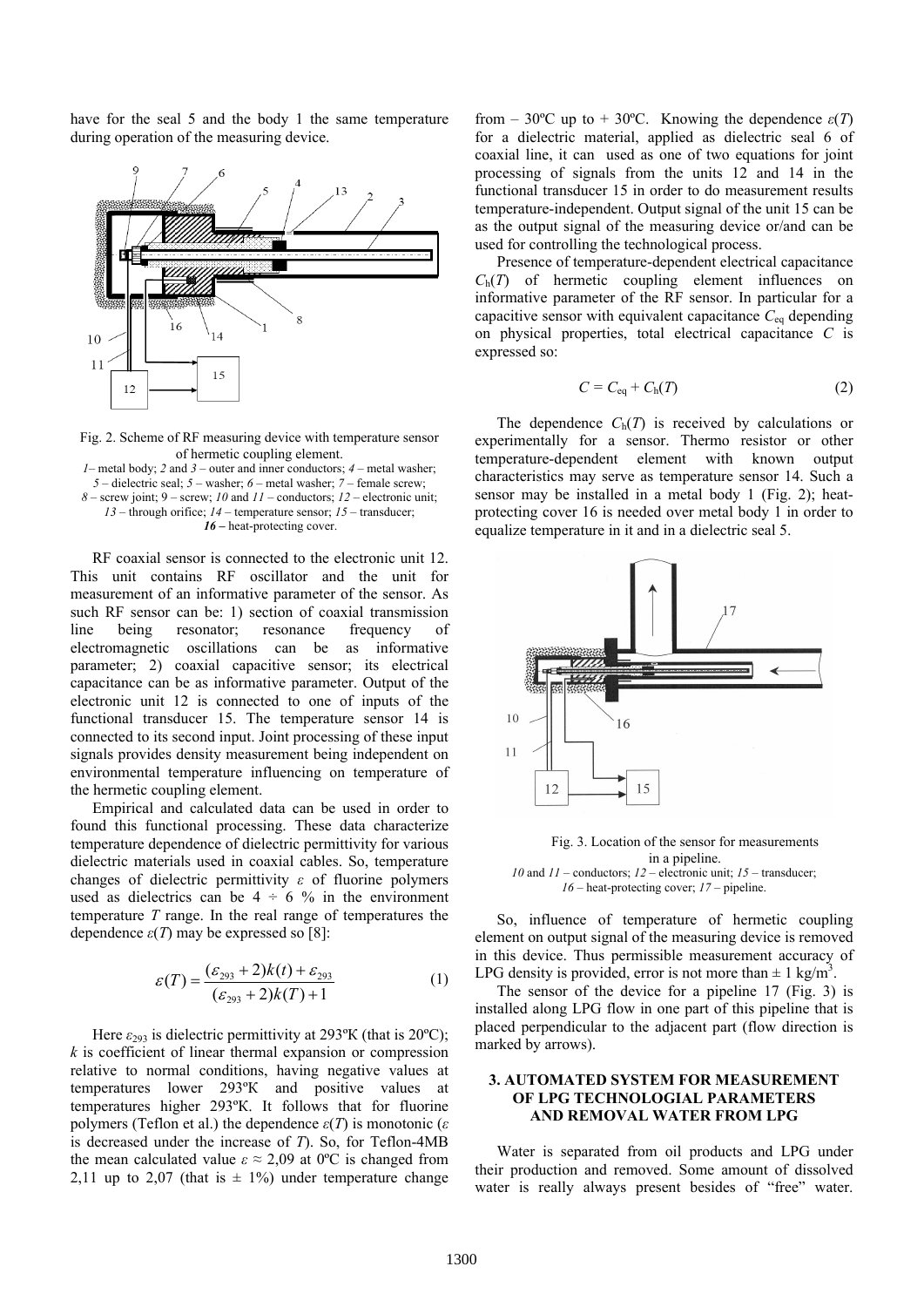Maximal value of water content exists for every substance that can be in it in the dissolved form at an appropriate temperature. For example, for benzene this value doesn't exceed 0,2 kg/m<sup>3</sup> at the temperature 0 °C, 0,4 kg/m<sup>3</sup> at 20 °C, 0,65 kg/m<sup>3</sup> at 40 °C [9].

In oil products condensation of water can be if temperature is decreased while free water can be dissolved at the increase of temperature. Solubility of water in LPG is several times higher than in other oil products.



A lot of water can be present in both liquid-phase and gaseous-phase LPG (unlike other oil products). LPG is stored in reservoirs under pressure so it if not possible to use simple (manual) methods for determination of water presence in LPG and removal of water. A lot of free water is appeared in reservoirs in gas-filling stations at low environment temperatures (mainly during winter period). Condensation of dissolved-in-LPG water under temperature decrease during the period from LPG reception from a supplier and up to the delivery to a gas-filling station is the main reason of it. Diagram for possible values of water dissolved in  $1 \text{ m}^3$  of liquid and gaseous propane depending on temperature is shown in Fig. 4. Mass values of condensed water in a reservoir (volume  $200 \text{ m}^3$ ) filled in on 50% of its maximal volume by liquid propane versus change of temperature on 5°С is presented in Fig. 5 for different temperature ranges. These diagrams are received on the base of data in [10].

Several tons of condensed water per week can be really saved up at a big gas-filling station in winter. In order to provide a consumer by high-quality LPG there is a need to transfer water in time from LPG-containing reservoirs into a water-gathering tank, removal of water from the later into a water tank-car and transfer of "clean" LPG from a watergathering tank into a LPG-containing reservoir. Preparation (connection of a reservoir, switching on a compressor and provision of a pressure needed for a liquid transfer) are done by an operator in the automated system.

Processes of water transmission from a reservoir into the water-gathering tank 7, of water removal from it into a water tank-car, of "clean" LPG transmission from the watergathering tank into a LPG-containing reservoir after starting the program from computer 9 are realized automatically (they are started and stopped by commands from the

electronic unit that are formed according to prescribed algorithms depending on data of sensors).



Fig. 5. Condensed water mass in a reservoir versus temperature.

The designed automated system for removal of water from LPG contains RF density, water content and level sensors (3, 4 and 6 correspondently), two electromagnetic valves 1 and 2, control system 8 and computer 9 (Fig. 6). Preparation (switching on a reservoir, a compressor and production of drop of pressure needed for pumping) is done by an operator.



Fig. 6. System for measurement of LPG technological parameters and removal water from LPG.

*1*and *2* – valves; *3* – density sensor; *4* – sensor of water content; *5* – pipeline; *6* – level sensor; *7* – water-gathering tank; *8* – control unit; 9 – computer.

RF coaxial level sensor 6 is vertically installed in a water-gathering tank 7. The sensor is used for determination of "dirty" LPG and water level. The coaxial sensor has Teflon-coated inner conductor. The sensor has the following dimensions: length 1850 mm, diameters of the inner conductor, the coating and the outer conductor are 10 mm, 14 mm and 30 mm respectively. Frequency range of this sensor: 6 **–** 10 MHz.

Flowed-through RF LPG density sensor 3 (for determination of LPG density and cutting of LPG pumping that have higher density) and water content sensor 4 (for determination of water percentage) are installed into drainage pipeline 5. Each of the coaxial sensors is mounted along the pipeline. The sensors have equal length 350 mm. Coaxial sensor of water content 4 (0-100%) has Teflon